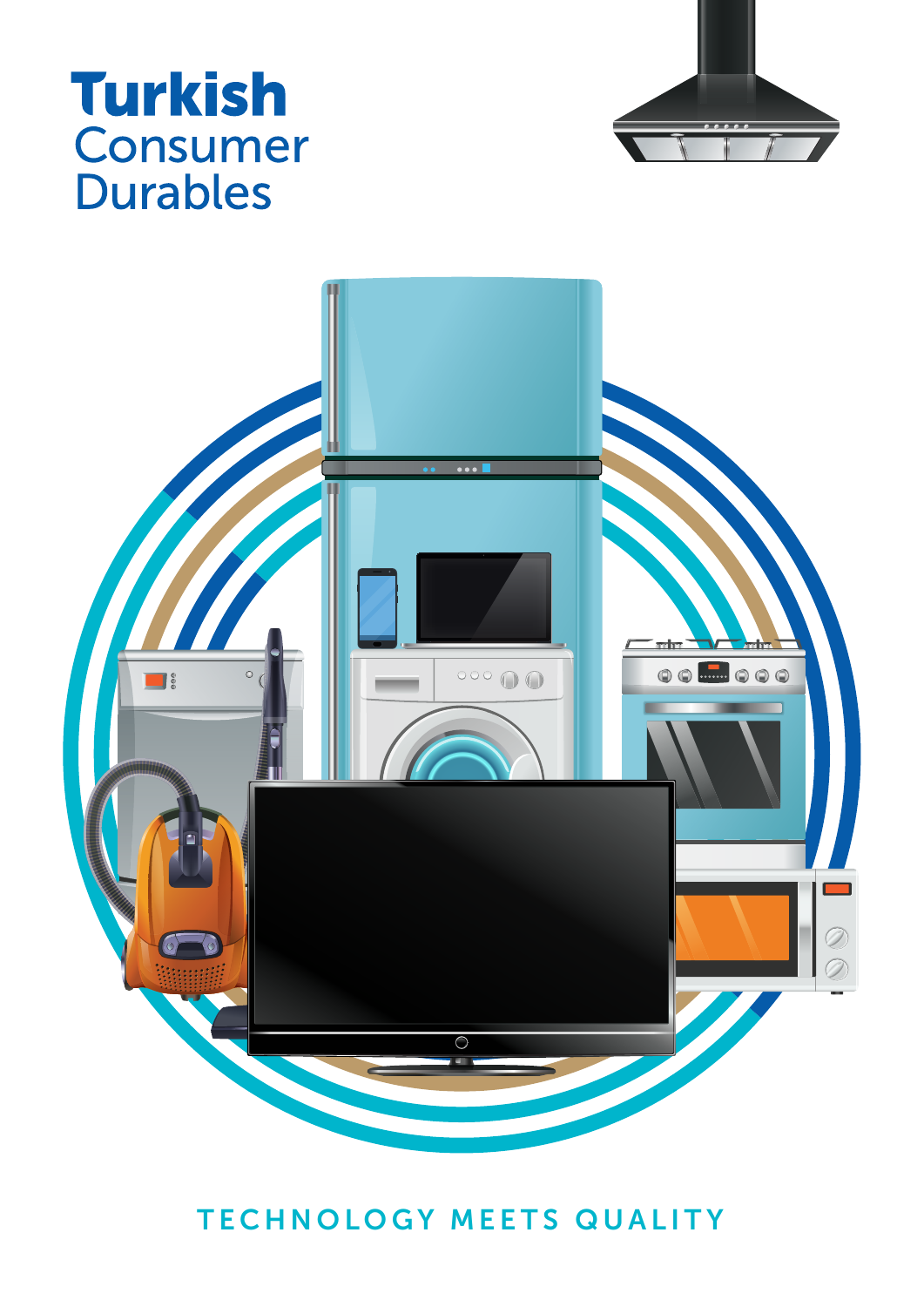### Turkish Consumer Durables

 Covering both household appliances and consumer electronics goods, Turkish Consumer Durables is one of the leading actors of Turkish production and export scope and the global market. Advancing high-tech and digitalizing production measures in accordance with a very young and dynamic workforce, Turkish Consumer Durables has the competitive advantage of ultimate quality and good price performance. Due to high adaptability and organizational skills of the sector, Turkish Consumer Durables is one of the key agents in the world industry!

#### Industry Facts



6,5 billion USD export volume (2020)



3,8% share in Turkey's total exports (2020)



Exporting to more than 150 countries



National and International Quality **Certificates** 



1<sup>st</sup> producer of household appliances in Europe, 2<sup>nd</sup> in the World. (2019).



2<sup>nd</sup> exporter of household appliances in Europe. ( 2019)



One of the leading countries in the production of consumer electronics in the world.



Manufacturing base of European Union (1)



Top Export Destinations; UK, Germany, France, Spain, Italy, Poland, Holland, USA (2020) (3)



Advanced R&D Centers helps create its own design and technology (6)



University-industry cooperation (7)



Export rates quadrupled EXPORT Since 2000 (2)



68% of Turkish Consumer Durables Total Exports to EU Countries (4)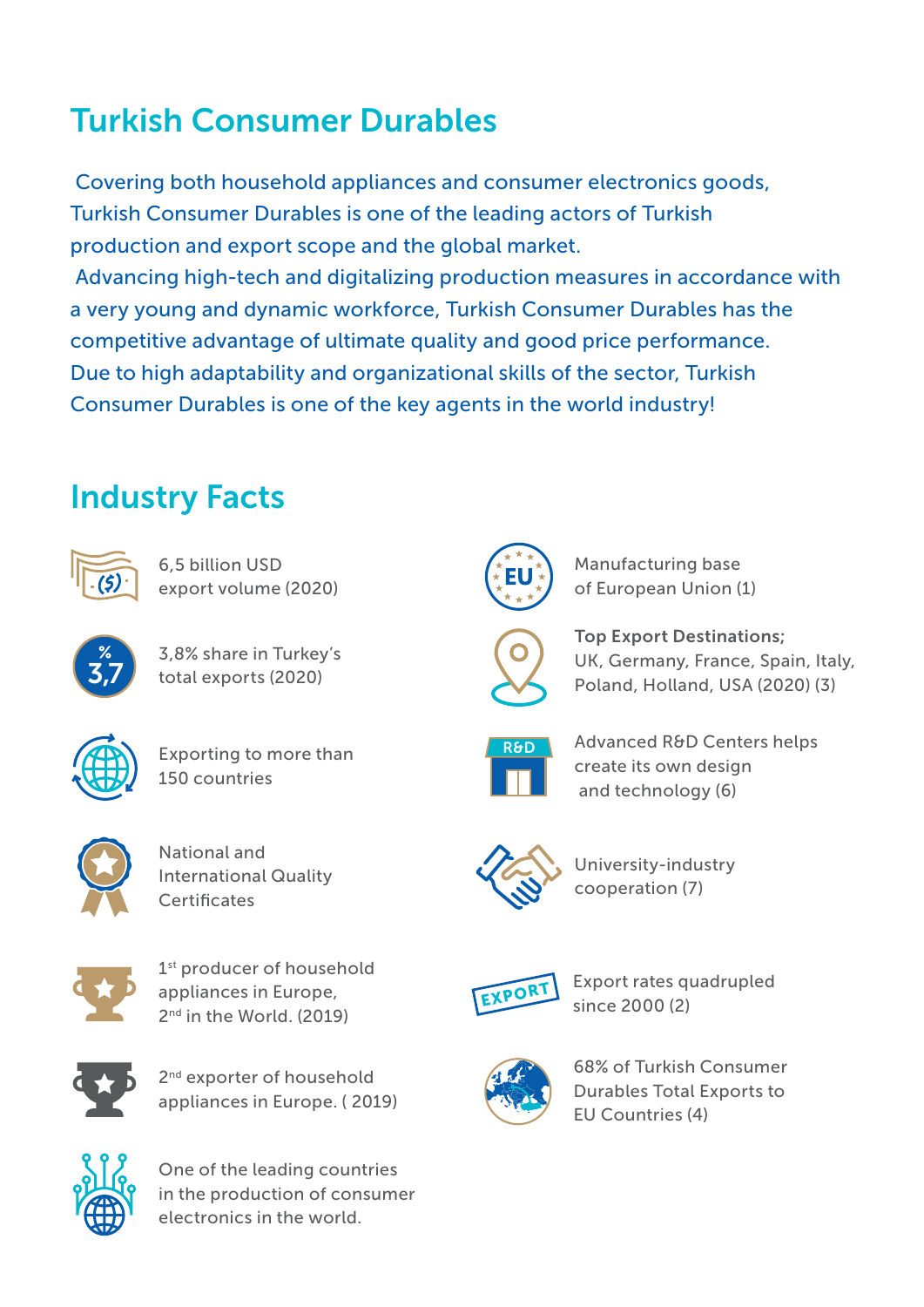#### 10 Reasons Why Importers Prefer Turkish Consumer Durables

 $4\%$  10%

17%



- TV Receivers
- **Other (Electrical** Electronical Materials)
- Medical Tools and Devices
	- Measuring Tools and Devices
- Small Home Appliances
- Electrical Heaters

12%

14%

Information Processing Machines